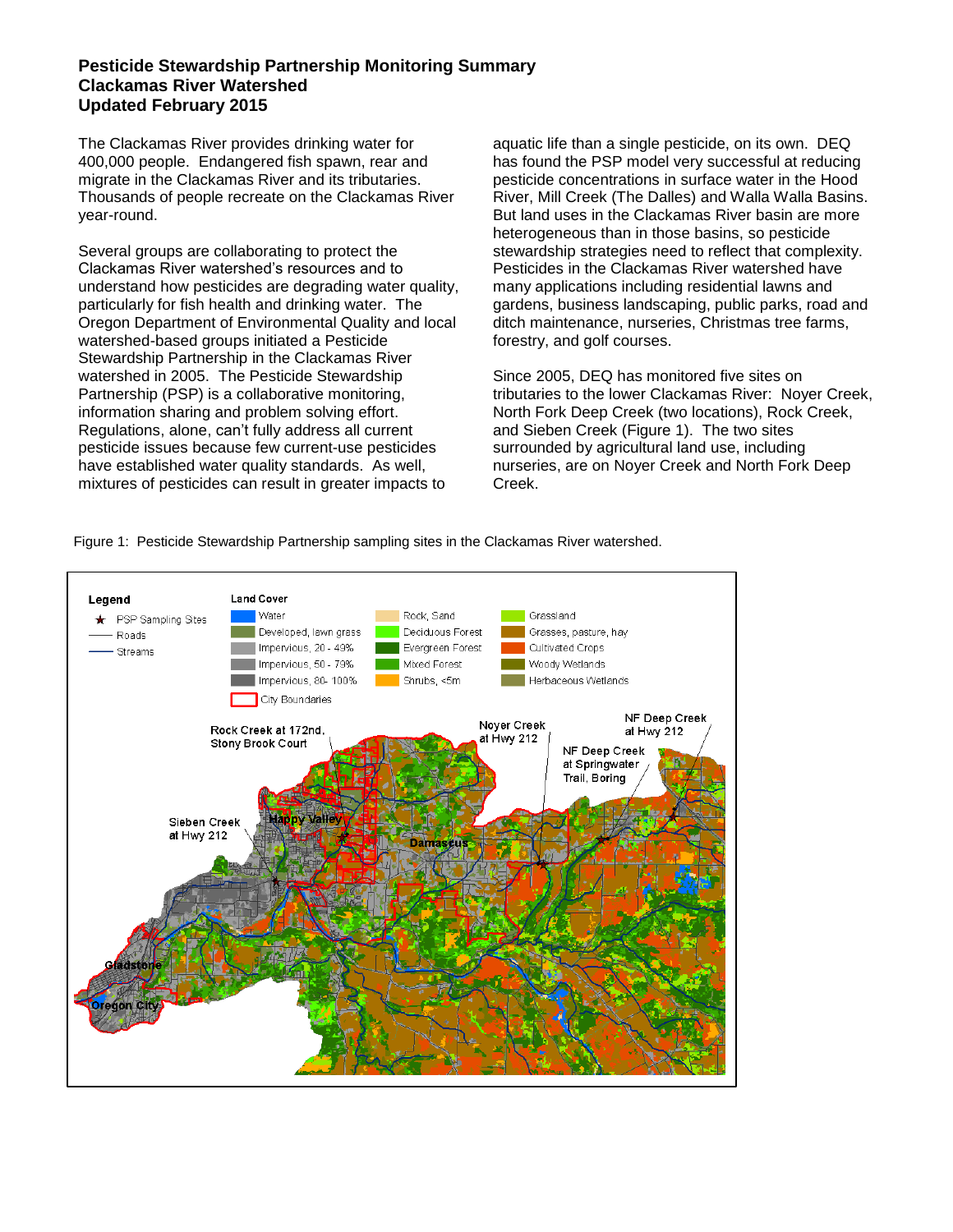## **Sampling Results**

Between 2005 and 2008, DEQ's monitoring focused primarily on organophosphate insecticides, but in 2009 expanded to include over 100 pesticides. While very few of those pesticides have water quality criteria, most have non-regulatory benchmarks developed by EPA's Office of Pesticide Programs. DEQ's sampling and analysis have identified several pesticides measured in Noyer Creek and North Fork Deep Creek samples. Chemicals in Table 1 are those with elevated concentrations relative to benchmarks or frequent, multi-year detections. Chemicals in bold were detected at least once over aquatic life benchmarks or Oregon water quality criteria.

The one pesticide found consistently in the Clackamas River watershed for which chronic and acute water

quality criteria have been set is chlorpyrifos (Lorsban). Although chlorpyrifos has not been detected in North Fork Deep Creek since 2011, it was detected at least once over the chronic water quality criterion every year between 2005 and 2013 in Noyer Creek (Figure 2). However, no chlorpyrifos was detected in Noyer Creek or any other monitoring location in 2014. Further, bifenthrin (Brigade), another insecticide that is highly toxic to aquatic life, was found over EPA benchmarks several times in 2012 and 2013, but was not detected in any samples in 2014. Another organophosphate insecticide, diazinon, has been detected multiple times in the Clackamas Basin since 2005, including once over the benchmark in 2012, but detections have notably decreased in recent years.

Table 1: Pesticides in the Clackamas River watershed measured at concentrations exceeding benchmarks, or having frequent multi-year detections.

| <b>INSECTICIDES</b>          | <b>HERBICIDES</b>              | <b>FUNGICIDES</b>         |
|------------------------------|--------------------------------|---------------------------|
| Chlorpyrifos (Lorsban)       | Diuron (Karmex)                | Chlorothalonil (Bravo)    |
| <b>Bifenthrin (Brigade)</b>  | Simazine (Princep)             | Pyraclostrobin (Headline) |
| Diazinon (Knox Out)          | Metolachlor (Parallel)         | Propiconozole (Propimax)  |
| Endosulfan Sulfate (Thionex) | Sufometuron-methyl (Oust)      |                           |
| Ethoprop (Mocap)             | Dimethenamid (Frontier, Tower) |                           |
| Imidacloprid (Admire)        | Pendimethalin (Prowl)          |                           |
| Carbaryl (Sevin)             | Trifluralin (Treflan)          |                           |
|                              | Oxyfluorfen (Goal)             |                           |
|                              | Dichlobenil (Casoron)          |                           |

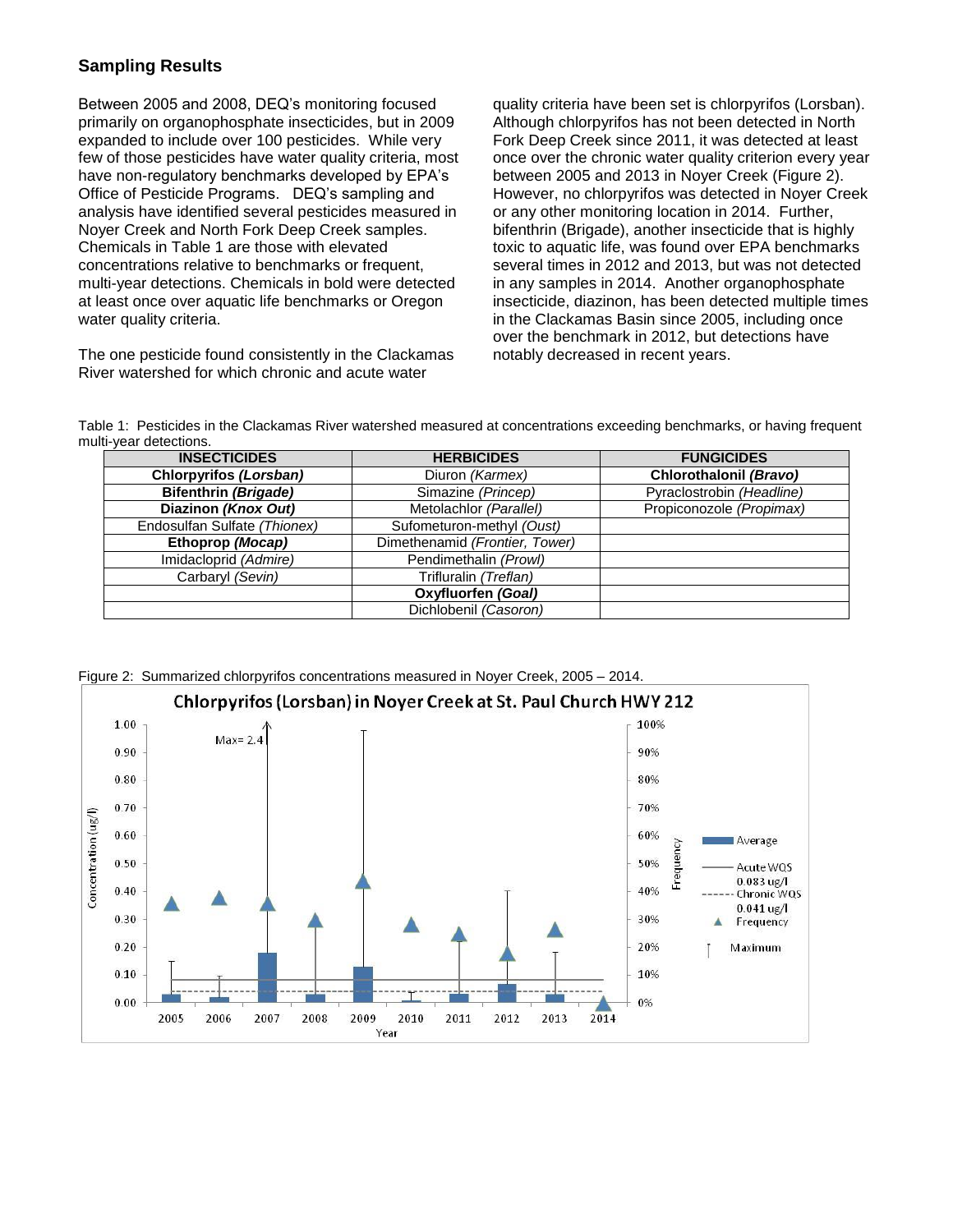With the addition of new pesticide analytes in 2009, the number of pesticides detected in Clackamas streams has increased. Since that time, between 25 and 30 pesticides have typically been detected across the four monitoring sites in the watershed each year. Figure 3 illustrates the 2014 detection frequency (percent of total samples in which pesticides were detected) in the Clackamas River watershed. The 10 most detected pesticides were herbicides or breakdown products of

herbicides. As with many other watersheds around the state diuron is one of the most frequently detected herbicides, with at least some of those detections close to or exceeding the lowest EPA aquatic life benchmark concentration. Figure 4 shows the maximum 2014 diuron detection was more than twice the lowest EPA benchmark of 2.4 ug/L, despite detection frequency across sites dropping to the lowest level in six years of monitoring.



Figure 4: Diuron concentrations measured at four Clackamas River watershed sites, 2009 – 2014.